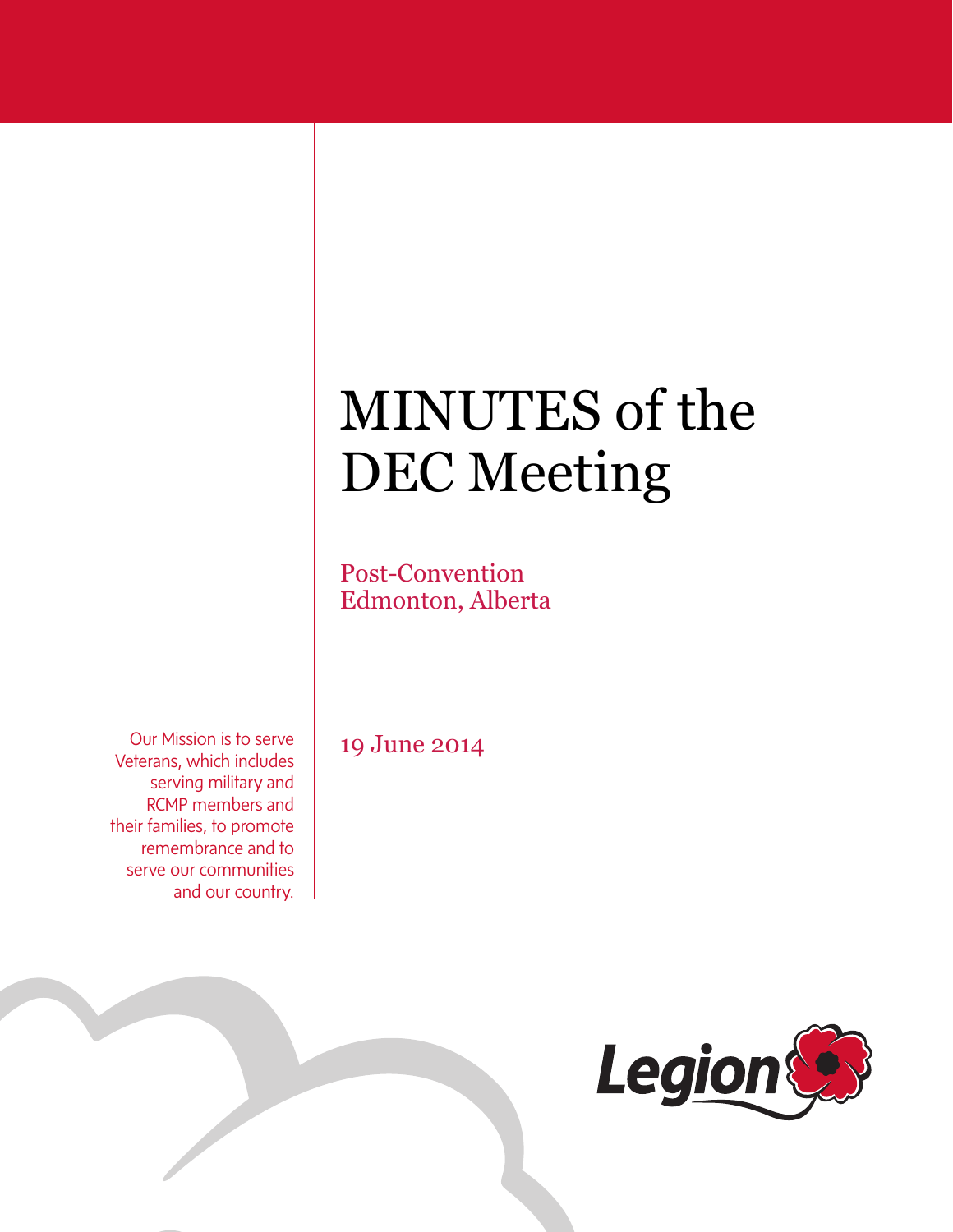# **MINUTES FROM THE POST – CONVENTION MEETING OF THE DOMINION EXECUTIVE COUNCIL 19 JUNE 2014**

| 1 <sub>1</sub> |                                                 |  |
|----------------|-------------------------------------------------|--|
| 2.             |                                                 |  |
| 3.             |                                                 |  |
| 4.             |                                                 |  |
| 5.             | APPROVAL OF SIGNING OFFICERS AND APPROVAL OF    |  |
|                |                                                 |  |
| 6.             | DOMINION CONVENTION ARRANGEMENTS - REVIEW 5     |  |
| 7 <sub>1</sub> | MEETING OF THE GREAT WAR VETERANS ASSOCIATION 6 |  |
| 8.             |                                                 |  |
| 9.             |                                                 |  |
| 10.            |                                                 |  |

# **ATTENDEES:**

| Norman Shelton<br><b>Quebec Command President</b><br><b>Acting New Brunswick Command President</b><br><b>Harold Harper</b><br>NS / NU Command President<br><b>Ron Trowsdale</b><br><b>Gilles Painchaud</b><br><b>PEI Command President</b><br><b>NFLD/LAB Command President</b><br>Ross Petten | Tom Eagles<br>Dave Flannigan<br>$\sim$<br>Thomas Irvine<br>Ed Pigeau<br>André Paquette<br>Mark Barham<br><b>Jack Frost</b><br>Gordon Moore<br><b>Larry Murray</b><br><b>Wayne Donner</b><br>Dick Wells<br>Dan Kidd<br><b>Bruce Julian</b> | <b>Dominion President</b><br><b>Dominion First Vice President</b><br><b>Dominion Vice President</b><br><b>Dominion Vice President</b><br><b>Dominion Vice President</b><br><b>Dominion Treasurer</b><br><b>Dominion Chairman</b><br>Immediate Past Dominion President<br><b>Grand President</b><br><b>Alberta-NWT Command President</b><br>Saskatchewan Command President<br>Manitoba & NWO Command President<br><b>Ontario Command President</b> |
|------------------------------------------------------------------------------------------------------------------------------------------------------------------------------------------------------------------------------------------------------------------------------------------------|-------------------------------------------------------------------------------------------------------------------------------------------------------------------------------------------------------------------------------------------|---------------------------------------------------------------------------------------------------------------------------------------------------------------------------------------------------------------------------------------------------------------------------------------------------------------------------------------------------------------------------------------------------------------------------------------------------|
| <b>TVS President</b><br><b>Clarence Paul</b>                                                                                                                                                                                                                                                   |                                                                                                                                                                                                                                           |                                                                                                                                                                                                                                                                                                                                                                                                                                                   |
|                                                                                                                                                                                                                                                                                                |                                                                                                                                                                                                                                           |                                                                                                                                                                                                                                                                                                                                                                                                                                                   |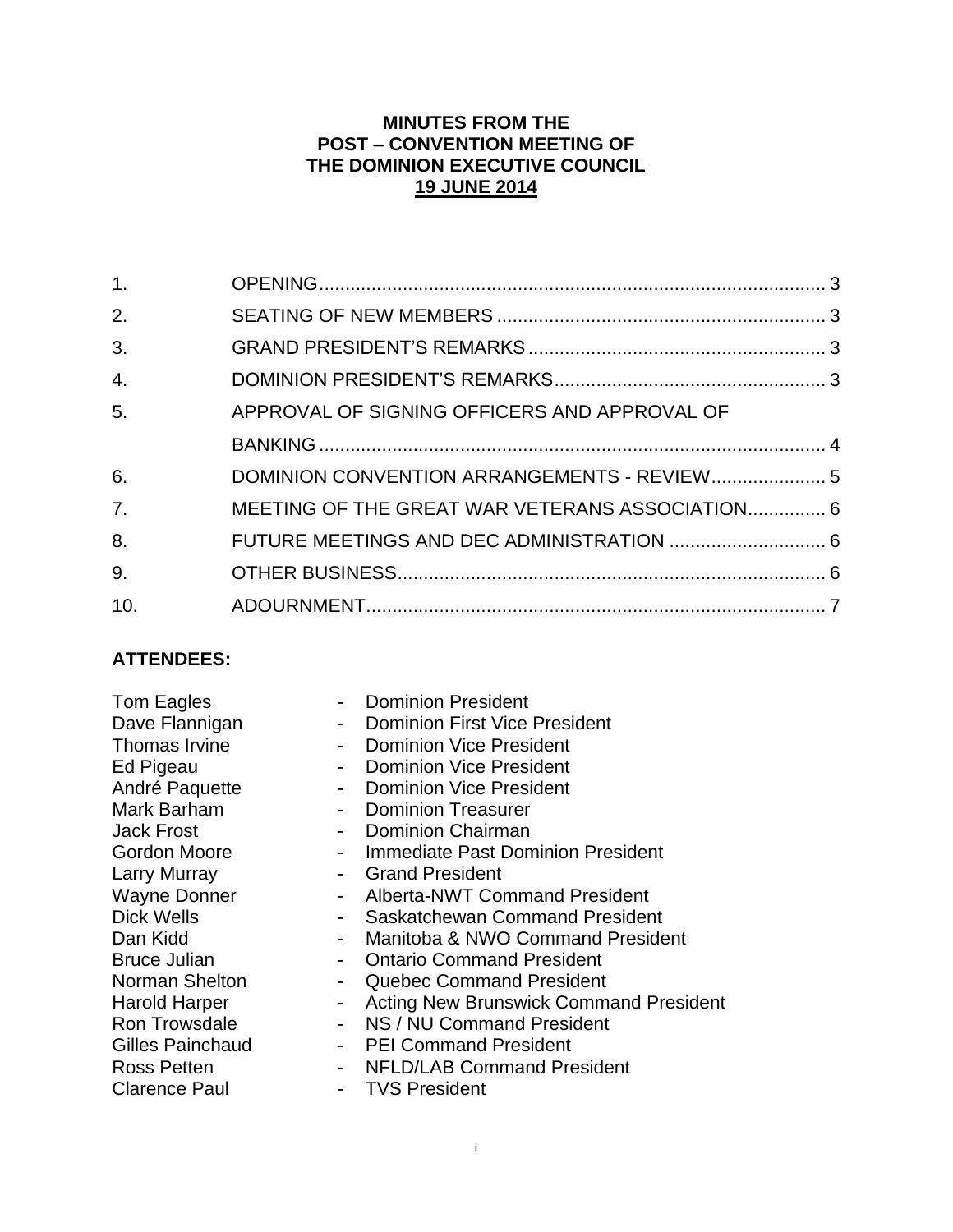| <b>Randy Price</b>    | ۰               | Acting Chairman Defence and Security Committee |
|-----------------------|-----------------|------------------------------------------------|
| Jim Rycroft           | $\blacksquare$  | Chairman C & L Committee                       |
| <b>Ron Goebel</b>     | $\blacksquare$  | Chairman R & A Committee                       |
| <b>Brian Watkins</b>  | $\blacksquare$  | <b>RCEL Representative</b>                     |
| Marc Tremblay         |                 | - BC/Yukon Command First Vice President        |
| <b>Chris Strong</b>   | $\blacksquare$  | Alberta/NWT Command First Vice President       |
| Ken Box               | $\sim$ 10 $\pm$ | Saskatchewan Command First Vice President      |
| <b>Mel Willis</b>     | $\sim$          | Manitoba/NWO Command First Vice President      |
| <b>Brian Weaver</b>   | $\blacksquare$  | <b>Ontario Command First Vice President</b>    |
| <b>Steve Wessel</b>   | $\blacksquare$  | NS/NU Command First Vice President             |
| John Yeo              | $\blacksquare$  | <b>PEI Command First Vice President</b>        |
| <b>Frank Sullivan</b> |                 | - NFLD/LAB Command First Vice President        |
| Kandace Merola        |                 | - TVS 2nd Vice President                       |
|                       |                 |                                                |

# **ABSENT:**

Angus Stanfield **- BC/Yukon Command President** Annette Arsenault **- Quebec Command First Vice President** 

### **STAFF IN ATTENDANCE:**

| <b>Brad White</b>      | - Dominion Secretary                |
|------------------------|-------------------------------------|
| <b>Steven Clark</b>    | - Director Administration           |
| <b>Tim Murphy</b>      | - Director Finance                  |
| Ray McInnis            | - Director Service Bureau           |
| Peter Underhill        | - Director Supply                   |
| <b>Scott Ferris</b>    | - Director Marketing and Membership |
| Jennifer Morse         | - Canvet General Manager            |
| Angela Keeling Colkitt | - Executive Assistant               |
| <b>Kelly Therien</b>   | - Executive Assistant               |

# **ANNEXES:**

- Standing Committee Appointments 2014-2016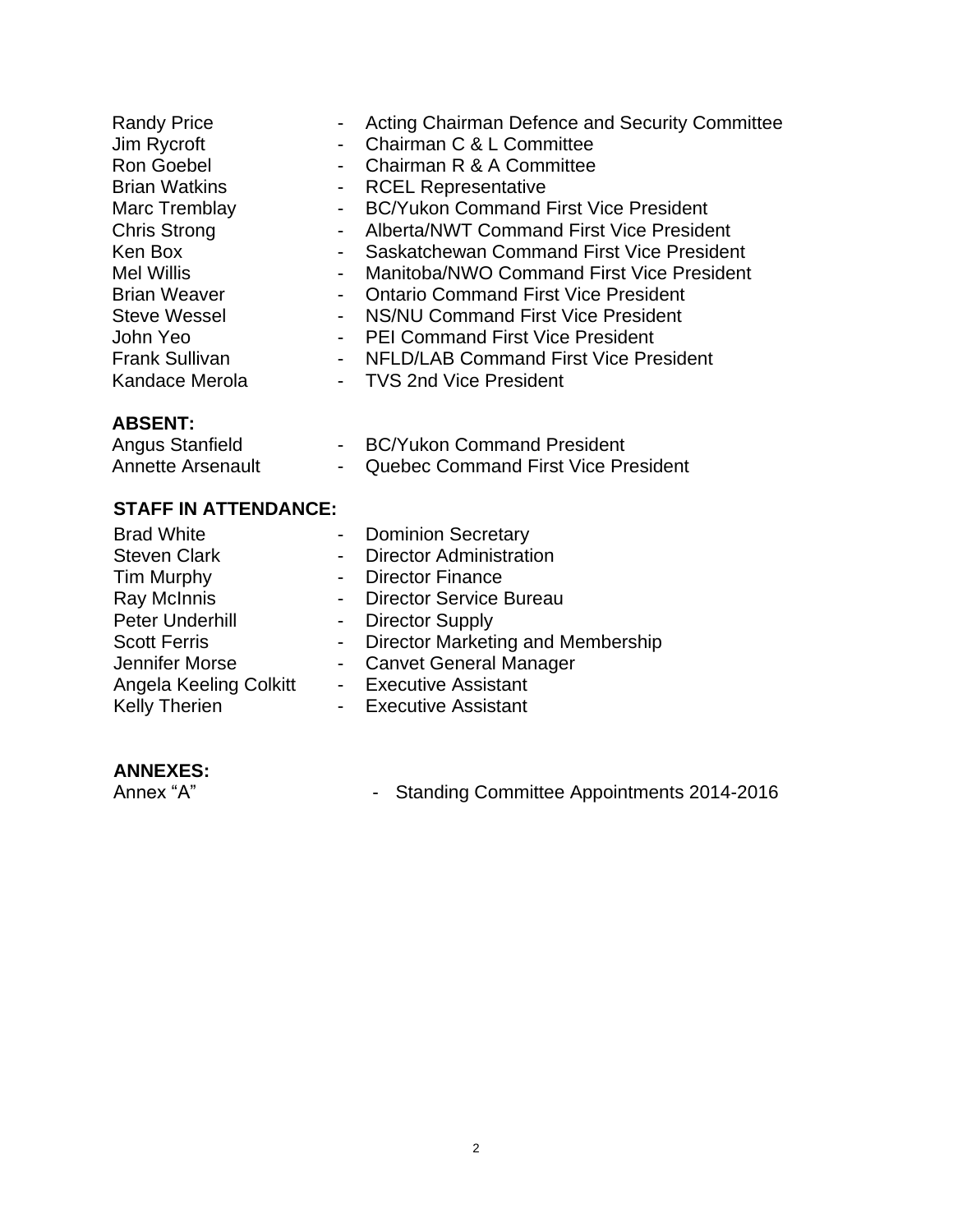#### **MINUTES FROM THE POST – CONVENTION MEETING OF THE DOMINION EXECUTIVE COUNCIL 19 JUNE 2014**

# <span id="page-3-0"></span>**1. OPENING**

The meeting of the Dominion Executive Council opened at 1005 hours on 19 June 2014 in the Wedgwood Room at the Fairmont Hotel MacDonald, Edmonton, Alberta.

# <span id="page-3-1"></span>**2. SEATING OF NEW MEMBERS**

The Dominion Chairman requested each member introduce himself.

# <span id="page-3-2"></span>**3. GRAND PRESIDENT'S REMARKS**

Comrades, it is a privilege to participate in this initial meeting of the new Dominion Executive Council of The Royal Canadian Legion. The arrangements for the convention were excellent and I would like to pass on a big Bravo Zulu and my personal thanks to Comrade Wayne and through Wayne to Comrade Mac Torrie and his outstanding LAC and volunteers for all their great work.

I would also like to express similar appreciation and praise to our former Dominion President Comrade Gordon, as well as to Comrade Brad, Comrade Steven and the entire Dominion Command staff team who also played an essential role in the planning, preparation and execution of this very important event.

I'd also once again like to express heartfelt congratulations as well as my very best wishes to Comrade Tom as he takes the helm of this great national institution. A big Bravo Zulu and sincere congratulations as well to comrades Dave, Tom, Ed and André as you take on new and important roles in a senior leadership team of the Legion and Comrade's Jack and Mark on your election of Chairman and Treasurer.

I very much look forward to working with Tom and the rest of you in the coming months and years. We have much to do but I know that if the talent, dedication and experience around this table can be frank and forthright with each other and work as a team The Royal Canadian Legion will be in very good hands.

It is a real honour to serve all of you.

# <span id="page-3-3"></span>**4. DOMINION PRESIDENT'S REMARKS**

Good morning Comrades. First of all I want to welcome you all here, along with the Provincial First Vice Presidents. I also want to welcome the three newest members to our Dominion Executive Council; Comrade Mark, Comrade André and Comrade Jack.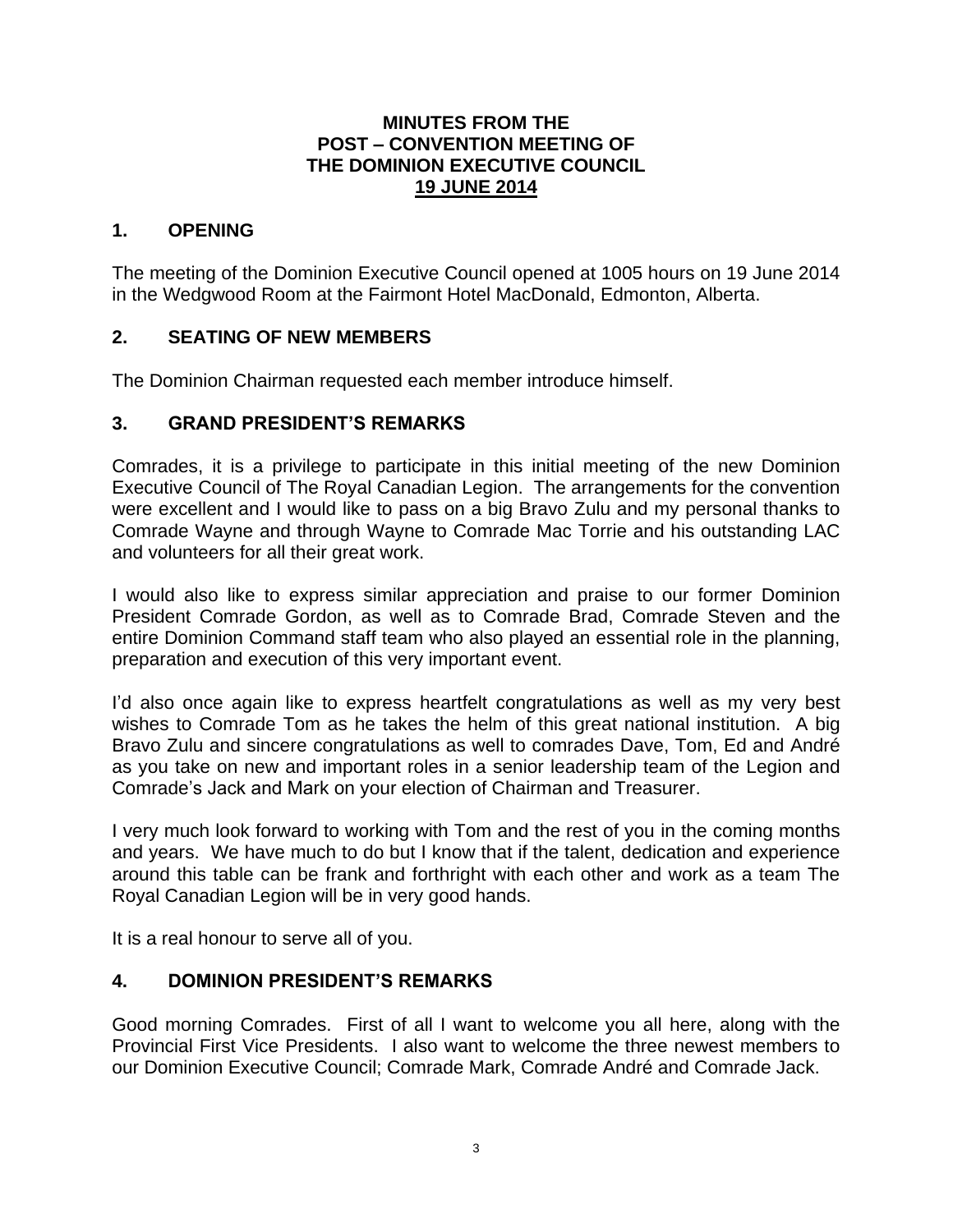I want to repeat what I said to the Senior Elected Officers this morning that I think it is extremely important that we work together as a team and we be united as one. Although we may not always agree on points and issues, it is the utmost importance that we are united on all fronts because if we don't, we won't be able to get our goals accomplished. My door is always open and I can be reached via email or phone at any time. Please approach me first if you have any issues.

As you heard from our members on the convention floor, Dominion Command is now in deficit reduction mode. We are going to be looking at Dominion Command processes, procedures and finances thoroughly. We have to be committed to making changes and be in a better place when coming to convention in 2016. Members have told us they want us to reduce and we will make the changes necessary to make that happen. Mark Barham and Tim Murphy will be diligently working on the finances in the upcoming future.

As I discussed with the Senior Elected Officers, the standing committees will now be 1 (one) meeting per year face to face. If a chairman feels he needs a  $2<sup>nd</sup>$  meeting, the request must be made directly to me and justifiable reasons for the  $2^{nd}$  meeting will be requested. I ask that Committee Chairmen schedule their one face to face meeting as close to DEC as possible in order to 'piggy back' meetings as much as possible. Standing Committee appointments are attached at Annex "A".

Comrades as you know for the last two years I have been working under Comrade Gordon's leadership and I had the distinct privilege of working directly under him. Comrade Gordon kept me well informed with issues including working with the government. I have learned a great deal from Comrade Gordon and thank him for his leadership. So on behalf of our great organization and Dominion Command, I would like to present you with your ring.

# <span id="page-4-0"></span>**5. APPROVAL OF SIGNING OFFICERS AND APPROVAL OF BANKING**

Approval is required for the ratification of the signing officers of The Royal Canadian Legion together with the banking arrangements.

> **MOTION:** It was moved that those officers elected at the 2014 Convention be approved as signing authorities.

#### **CARRIED**

**MOTION:** It was moved that the following Dominion Command staff be approved as signing authorities:

a) Dominion Secretary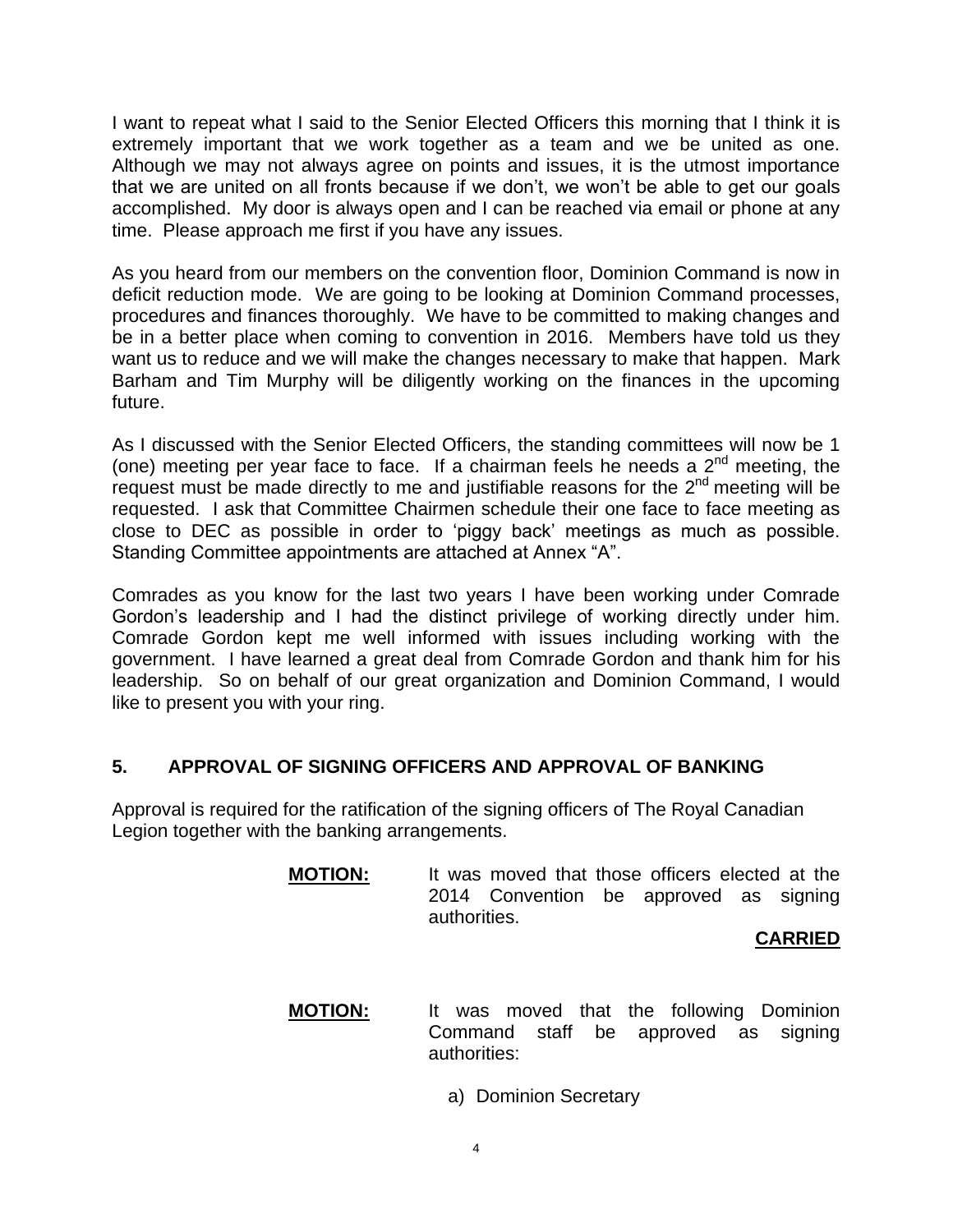- b) Director of Administration
- c) Director of Service Bureau
- d) Director Supply
- e) Director Finance
- f) Director Marketing & Membership

#### **CARRIED**

**MOTION:** It was moved that Dominion Command be authorized to maintain its existing banking arrangements with the Bank of Montreal.

#### **CARRIED**

#### <span id="page-5-0"></span>**6. DOMINION CONVENTION ARRANGEMENTS - REVIEW**

As part of normal practice, members of DEC were asked to provide comments about the convention program and operations:

- Layout of the convention floor. At this convention, NS/NU Command found it difficult to be seen or heard due to the layout of the floor. This will be taken into future considerations when planning the layout to ensure that sight lines are well established.
- Costs of convention and perks. Again, the message from the convention delegates was clear and cost reductions will be put into effect for all future conventions.
- Simultaneous Interpretation. Comments were made about the quality of the simultaneous interpretation provided at the convention. Given the daily use of the services, it will be re-examined as most use the service for sound enhancement and not interpretation. This again would/could be a cost cutting factor.
- Caucus rooms. Commands were asked that if they do not have a use for a caucus room to please advise Dominion Command at least one year in advance to ensure that we are not paying for service that is no longer required. Once booked we are obligated to pay.
- Guest speakers. The number of guest speakers at this convention was reduced but still it was considered that there were too many. The number for future conventions will be reviewed but we do need to extend courtesy to international fraternal organizations when they attend the convention.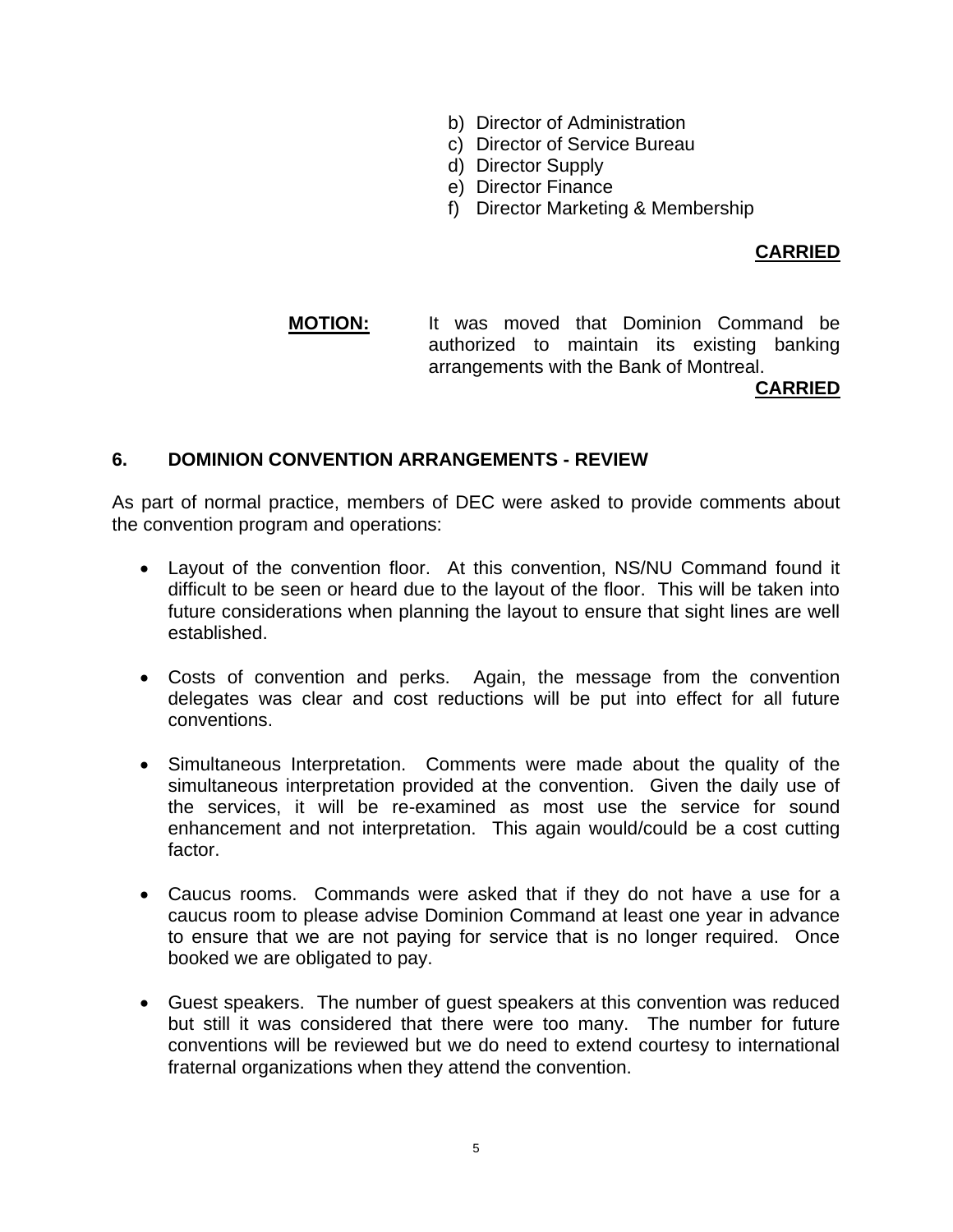- Daily procedures and scheduling. A number of issues concerning the daily procedures and convention reporting were discussed;
	- o Committee chairs are presenting their reports but cannot move acceptance of the report until the resolutions and budgets are finalized. It was suggested that concurred resolutions can be done at the same time as the report.
	- o It was also discussed that the Treasurer's Report should follow immediately the Presidents Report to convention to set the entire scene for future discussion. This will occur in 2016 and onwards. It was noted that Committee Chairmen have an obligation to discuss their committee budgets and this responsibility should not fall on the Treasurer.
	- o Resolutions provided to convention need to have a cost analysis with them if the resolution has budgetary implications.
	- o A motion was presented:

**MOTION:** It was moved that for future consideration of committee reports that concurred resolutions be dealt with at the same time as the report is given.

> It was further moved that committee budget considerations will be considered as part of the report but will not be approved until the Dominion Treasure provides his report

# **CARRIED**

# <span id="page-6-0"></span>**7. MEETING OF THE GREAT WAR VETERANS ASSOCIATION**

The meeting of the Great War Veterans Association was for information only. Future meetings of the GWVA will not be necessary as the Legion has not renewed the Association with Industry Canada due to the new Not for Profit Act. Accordingly, the Legion has trademarked the name so that no other organization can use it.

# <span id="page-6-1"></span>**8. FUTURE MEETINGS AND DEC ADMINISTRATION**

The Future Meetings and DEC Administration report was for information only. It is noted that a new travel policy will be presented to DEC in September at its meeting.

#### <span id="page-6-2"></span>**9. OTHER BUSINESS**

i. Jim Rycroft discussed the re-wording of the section in the Constitution and Laws manual in regards to the \$100.00 fee for filing complaints. The floor at convention said the concept wasn't clear to them. It has been re-written and approved by the current members of the Constitution & Laws Committee. It was suggested that the new wording be circulated electronically to all DEC members to review and it will be brought up at the September 2014 DEC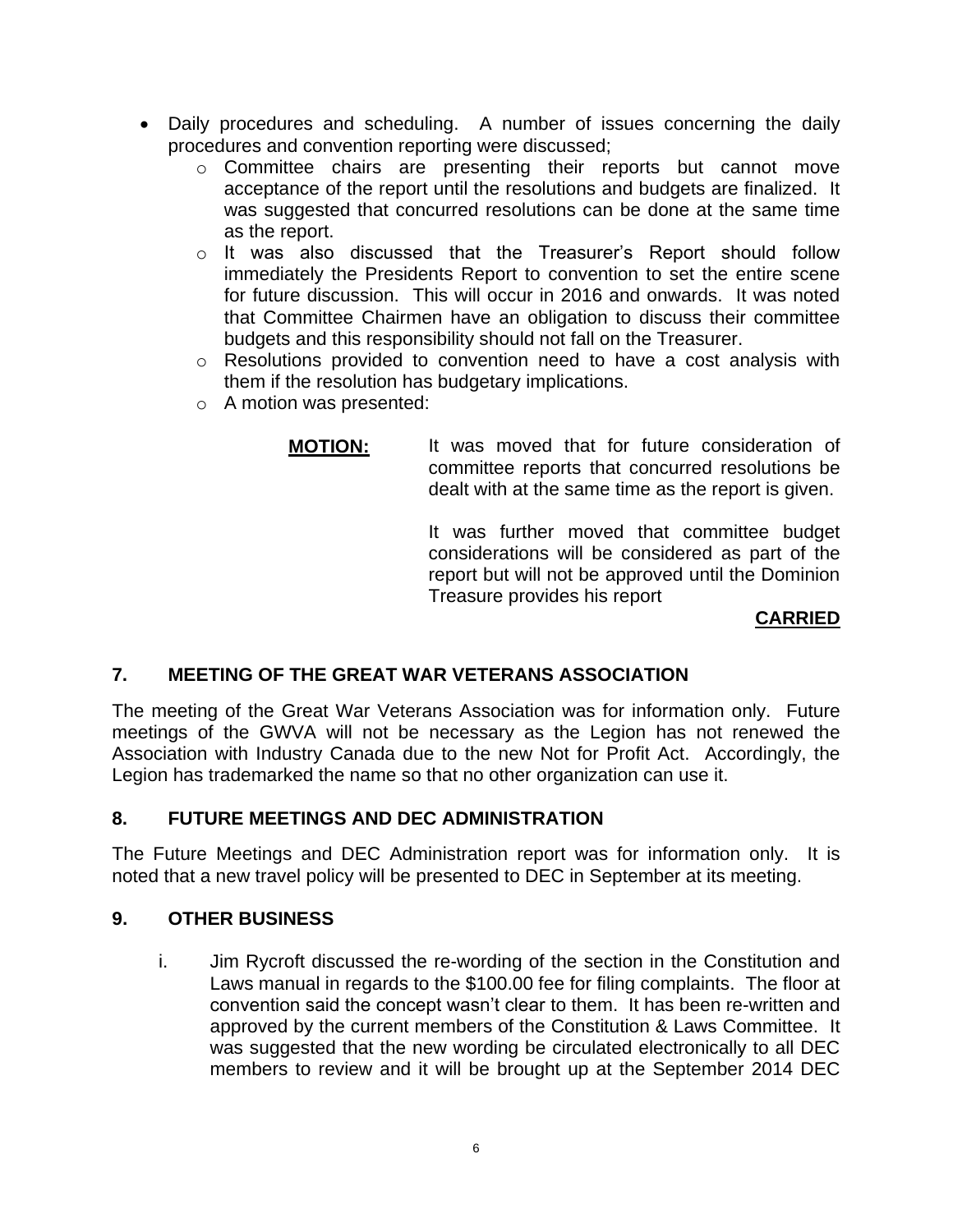meeting for approval. It will then be incorporated into the By-Laws when revised in October.

- ii. The Dominion President asked commands to be careful and cautious when discussing issues with the government and especially Veterans Affairs Canada. Experience has proven that they will take everything and use it for their own means and will sometimes use it contrary to what we want it to be used for. Just be aware of how we interact with them. The Dominion President will not partake in any government photo opportunities just for the sake of a photo op.
- iii. Dominion President reiterated the fact Dominion Command is in deficit reduction mode and one of the most important issue is increasing the membership in the organization. Retention is crucial. Dominion Executive Council will be contacted before any news or media/press release is distributed when it involves a change of Legion policy.

# <span id="page-7-0"></span>**10. ADOURNMENT**

The meeting was adjourned at 11:30 am on 19 June 2014.

**DOMINION CHAIRMAN DOMINION SECRETARY**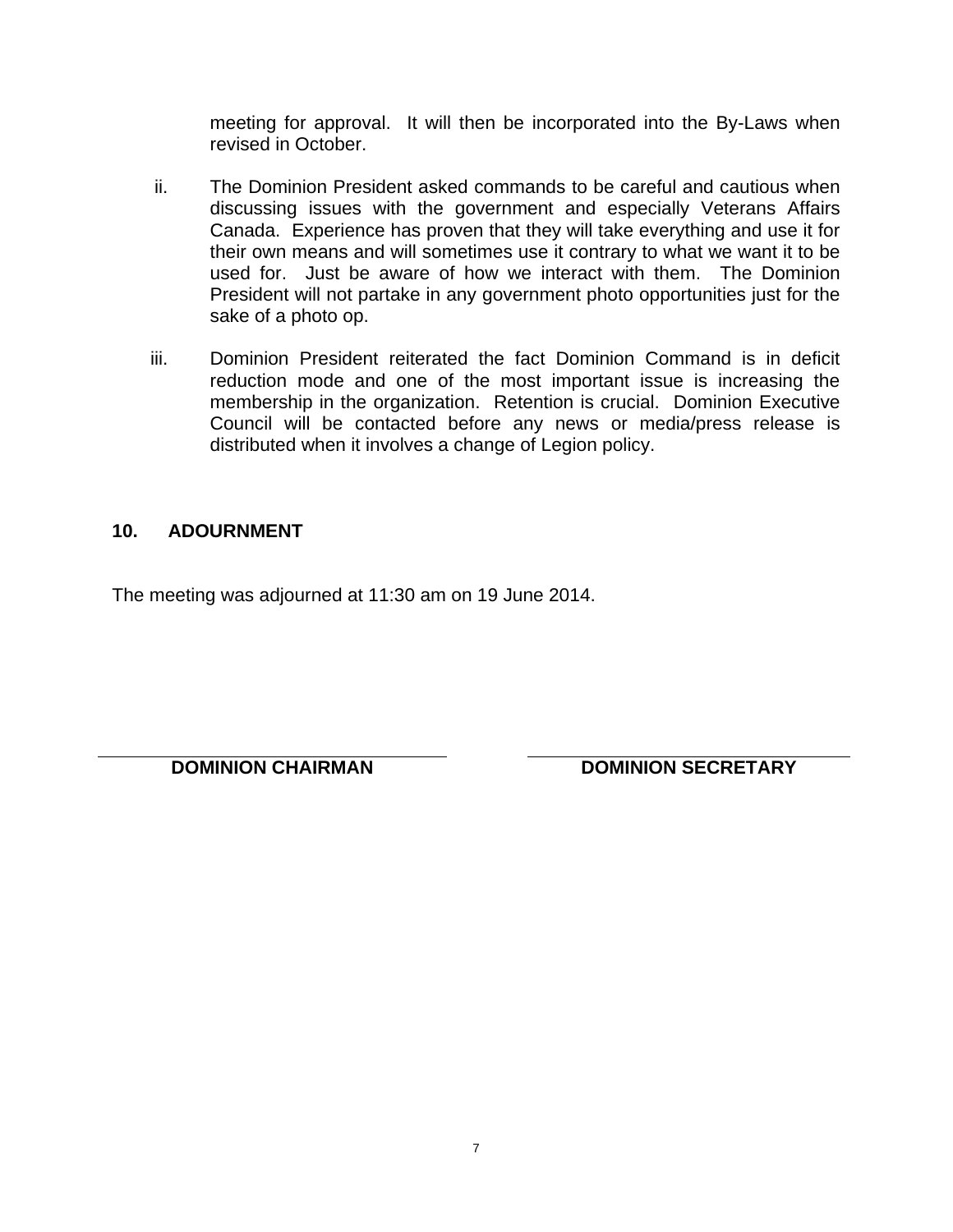ANNEX "A" TO DEC MINUTES POST CONVENTION 19 JUNE 2014

# **DOMINION COMMAND COMMITTEE LIST**

#### **APPOINTMENTS: 2014 - 2016**

| <b>COMMITTEE</b>      |                           |                          | <b>MEMBERS - 2014 to 2016</b> | <b>SECRETARY / ASSISTANT</b>  |  |  |
|-----------------------|---------------------------|--------------------------|-------------------------------|-------------------------------|--|--|
|                       |                           |                          |                               |                               |  |  |
| Veterans, Services    | Chairman                  | $\overline{\phantom{a}}$ | Tom Eagles                    | Ray McInnis / Carolyn Gasser  |  |  |
| and Seniors           | Vice-Chairman             | $\overline{\phantom{a}}$ | Dave Flannigan                |                               |  |  |
|                       | Member                    | ٠                        | Chris Strong                  |                               |  |  |
|                       | Member                    | $\overline{\phantom{a}}$ | <b>Bruce Julian</b>           |                               |  |  |
|                       | Member                    | $\overline{\phantom{a}}$ | Ron Trowsdale                 |                               |  |  |
|                       | Member                    | $\overline{\phantom{a}}$ | Marc Tremblay                 |                               |  |  |
|                       | Ex-Officio                | $\overline{\phantom{a}}$ | Larry Murray                  |                               |  |  |
|                       | <b>Ex-Officio Seniors</b> | $\overline{\phantom{a}}$ | George O'Dair                 |                               |  |  |
| Poppy &               |                           |                          |                               |                               |  |  |
| Remembrance           | Chairman                  | $\overline{\phantom{a}}$ | Ed Pigeau                     | Bill Maxwell / Kelly Therien  |  |  |
|                       | Vice-Chairman             | $\overline{\phantom{a}}$ | Angus Stanfield               |                               |  |  |
|                       | Member                    |                          | <b>Mel Willis</b>             |                               |  |  |
|                       | Member                    | $\overline{\phantom{a}}$ | John Yeo                      |                               |  |  |
|                       | Member                    | $\overline{\phantom{a}}$ | <b>Brian Weaver</b>           |                               |  |  |
|                       | Member                    | $\overline{\phantom{a}}$ | Ross Petten                   |                               |  |  |
|                       | Member                    |                          | Wayne Donner                  |                               |  |  |
| Membership & Outreach | Co-Chairman               | $\overline{\phantom{a}}$ | Tom Irvine                    | Scott Ferris / Bruce Poulin   |  |  |
|                       | Co-Chairman               | $\overline{\phantom{a}}$ | Dave Flannigan                |                               |  |  |
|                       | Member                    |                          | Norm Shelton                  |                               |  |  |
|                       | Member                    | $\overline{\phantom{a}}$ | Ken Box                       |                               |  |  |
|                       | Member                    |                          | Frank Sullivan                |                               |  |  |
|                       | Member                    | $\overline{\phantom{a}}$ | Harold Harper                 |                               |  |  |
|                       | Member                    | $\overline{\phantom{a}}$ | Gilles Painchaud              |                               |  |  |
|                       | Member                    |                          | Gordon Moore                  |                               |  |  |
| Sports                | Chairman                  | $\overline{\phantom{a}}$ | André Paquette                | Danny Martin / Angela Keeling |  |  |
|                       | Member                    |                          | Steve Wessel                  |                               |  |  |
|                       | Member                    |                          | Dick Wells                    |                               |  |  |
|                       | Member                    |                          | Dan Kidd                      |                               |  |  |
|                       | Member                    |                          | Leroy Washburn                |                               |  |  |
|                       | Member                    |                          | John Ladouceur                |                               |  |  |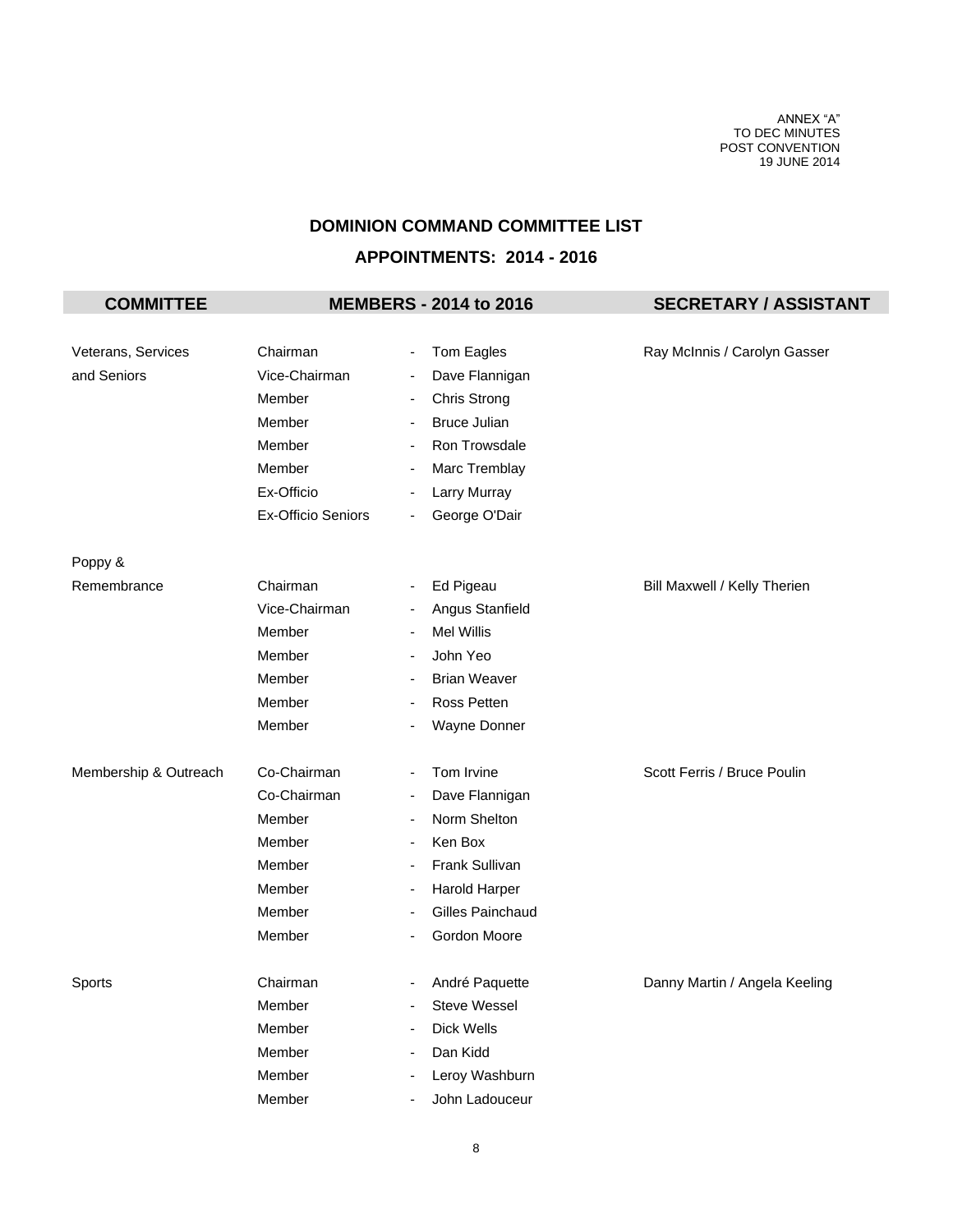|                              | Member        | <b>Clarence Paul</b>                     |                                         |
|------------------------------|---------------|------------------------------------------|-----------------------------------------|
| <b>Ritual and Awards</b>     | Chairman      | Ron Goebel                               | Charls Gendron / Roseanna Mandy         |
|                              | Vice-Chairman | Ken Sorrenti<br>$\overline{\phantom{a}}$ |                                         |
|                              | Member        | Mary-Ann Latimer                         |                                         |
|                              | Member        | <b>Blaine Kiley</b>                      |                                         |
| Defence and Security         | Chairman      | <b>TBA</b>                               | Danny Martin / Ray McInnis              |
|                              | Vice-Chairman | <b>Randy Price</b>                       |                                         |
|                              | Member        | <b>Buster Brown</b>                      |                                         |
|                              | Member        | Wayne Martin                             |                                         |
|                              | Ex-Officio    | Larry Murray                             |                                         |
| <b>Constitution and Laws</b> | Chairman      | Jim Rycroft                              | Steven Clark / Danny Martin             |
|                              | Vice-Chairman | Dave Eaton                               |                                         |
|                              | Member        | Jack Frost                               |                                         |
|                              | Member        | George O'Dair                            |                                         |
| <b>RCEL</b>                  | Chairman      | Tom Eagles                               | Brad White / Gary Foster                |
|                              | Vice-Chairman | Gordon Moore                             |                                         |
|                              | Member        | Dave Flannigan                           |                                         |
| Pay                          | Chairman      | Mark Barham                              | Brad White/Steven Clark/Tim Murphy      |
|                              | Vice-Chairman | Tom Eagles                               |                                         |
|                              | Member        | Dave Flannigan                           |                                         |
| Finance/Budget               | Chairman      | Mark Barham                              | Tim Murphy / Brad White                 |
|                              | Vice-Chairman | Tom Eagles                               |                                         |
|                              | Member        | All SEO                                  |                                         |
| Investment                   | Chairman      | Mark Barham                              | Tim Murphy                              |
|                              | Vice-Chairman | Tom Eagles                               |                                         |
|                              | Member        | <b>Brad White</b>                        |                                         |
| <b>Staff Pension</b>         | Chairman      | Mark Barham                              | Tim Murphy / Brad White/Steven<br>Clark |
|                              | Vice-Chairman | Tom Eagles                               |                                         |
|                              | Member        | Carolyn Gasser                           |                                         |
|                              | Staff         | Dave Archibald                           |                                         |
| <b>Dominion Convention</b>   | Chairman      | Tom Eagles                               | Brad White / Steven Clark               |
|                              | Member        |                                          |                                         |
|                              |               | David Flannigan                          |                                         |
|                              | Member        | Jack Frost                               |                                         |